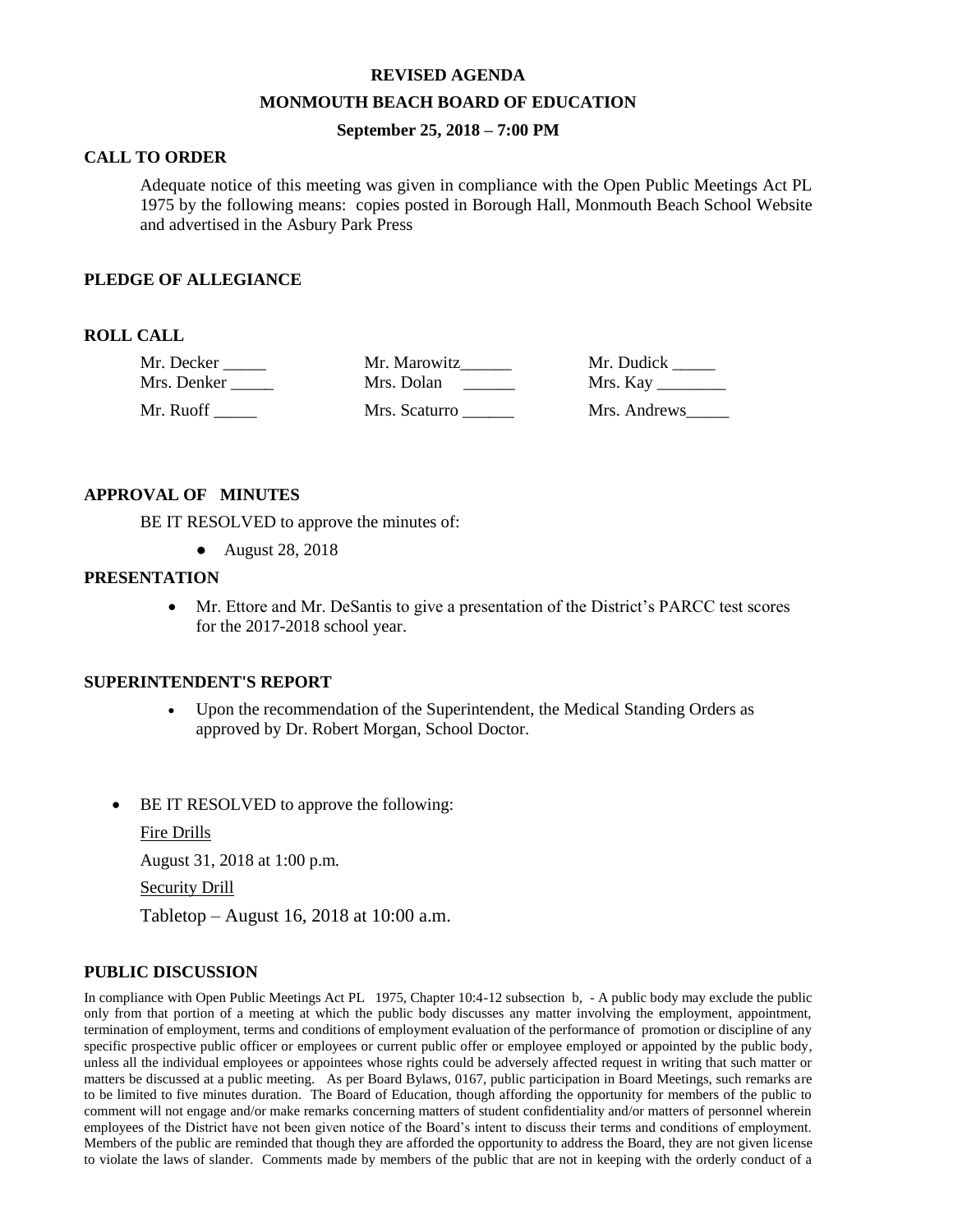public meeting will be asked to yield the floor and if they fail to do so may be subject to charges under New Jersey statues associated with disruption of a public meeting.

## **PTO UPDATE**

### **FINANCE**

Chair: Karen Dolan

Leo Decker, Ken Marowitz, Melanie Andrews

BE IT RESOLVED to approve the following financial reports without Audit Adjustments:

Report of the Board Secretary – August 31, 2018 – Draft Balances Cash Balances:

| <b>August</b> 31, 2018 |    |                |
|------------------------|----|----------------|
| Fund 10                |    | \$2,998,190.45 |
| Fund 20                | \$ | 4,133.07       |
| Fund 30                | \$ |                |
| Fund 40                | \$ | (32,500)       |
| Fund 50                | \$ | 2,467.93       |
| Fund 60                | ж  | 59,618.89      |

- Reconciliation Report for July, 2018 and August 31, 2018
- Monthly transfer report for August 31, 2018
- August Bill List in the amount of  $$290,683.76$
- Gross payroll in the amount of \$ 28,499.32 for August 15, 2018 and \$ 44,687.87 for August 31, 2018.

In accordance with the reports attached:

Pursuant to NJAC 6:l20-2.13(d), I certify as of August 31, 2018, no budgetary line item account has been over expended in violation of NJAC 6:20-22.13 (ad). I hereby certify that all of the above information is correct.

#### Board Certification:

Pursuant to NJAC 6:20-2.3 (e), we certify that as of August 31, 2018 after review of the Secretary's Monthly Report and upon consultation with the appropriate district officials, that to the best of our

knowledge, no major account or fund has been over expended in violation of NJAC 6:230-22.13(b) and that sufficient funds are available to meet the district's financial obligations for the remainder of the fiscal year.

- BE IT RESOLVED to accept the following monetary donation from the Monmouth Beach School PTO in the amount of \$ 682.13. This represents the difference in cost between the drinking fountain included in the architect's specifications and the existing ones in the building.
- BE IT RESOLVED to approve Denise McCarthy to act as the Temporary Purchasing Agent for the District which allows the bid threshold to remain at \$ 40,000.
- BE IT RESOLVED to approve the following contracts and memberships:

Monmouth University Special Services Academy 2018-2019 Professional Development Sessions Membership at a cost of \$300.00.

Retroactively approve Michael Ettore to participate in the Monmouth County Consortium for the 2018-2019 school year at a cost of \$375.00.

BE IT RESOLVED to approve the following fundraiser activities for the 2018-19 school year: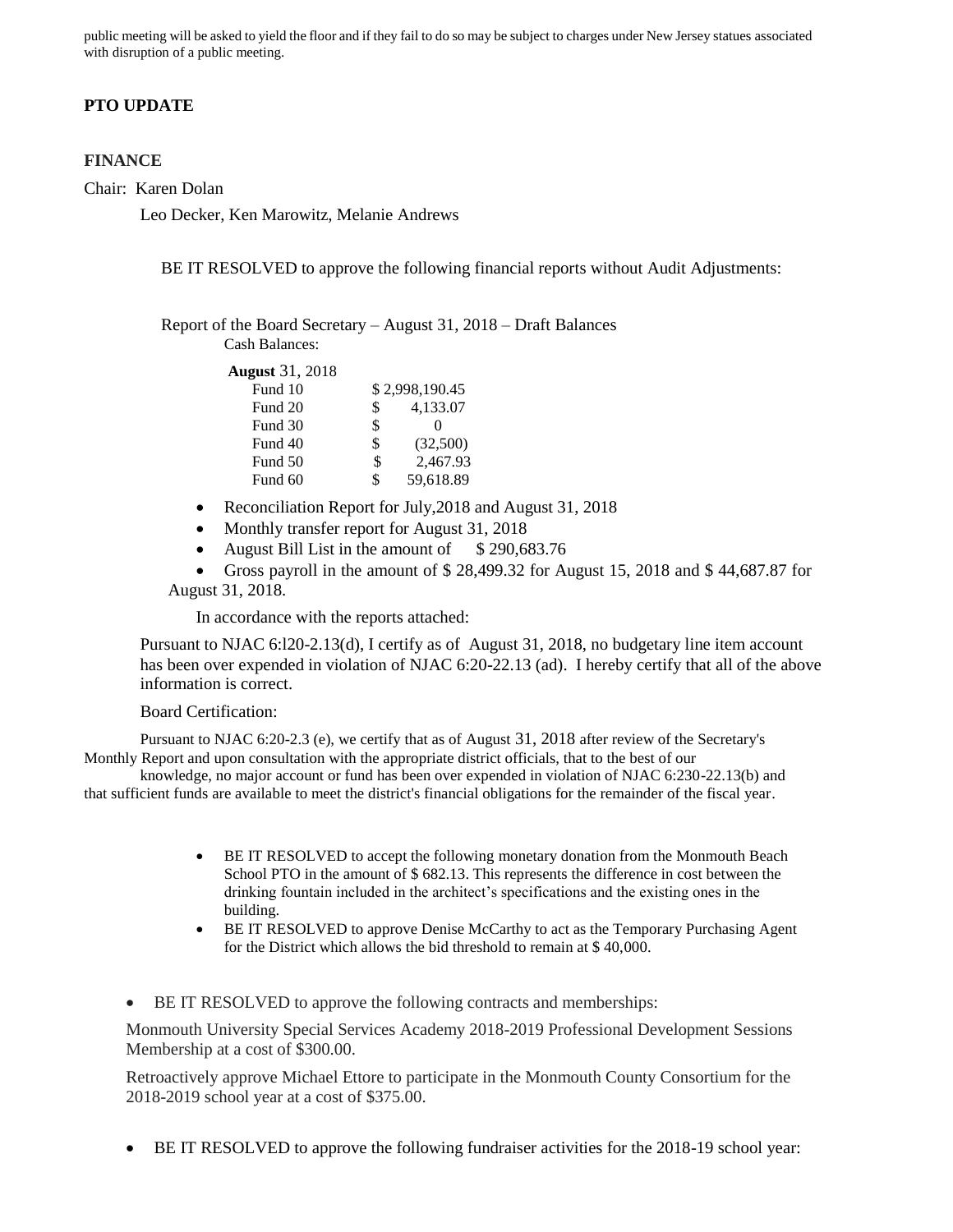- Dues
- Snack Shacks
- **Pizza Days**
- **Jersey Mike's Days**
- **Pretzel Days**
- Pancake Breakfast
- Pasta Dinner
- **Band Sales**
- Bake Sales
- Bagel Days

## **PERSONNEL**

Chair: Kelly Scaturro

Kathy Denker, Barbara Kay, Chris Dudick

- BE IT RESOLVED to approve a student field placement from Monmouth University, Sabrina Carulli for 25 hours, ED-336, inclusion in preschool with Tracy Pennell from 9/4/2018 through 12/10/2018.
- BE IT RESOLVED to accept, with regret, the resignation of Christine Savarese, part time Instructional Aide.
- BE IT RESOLVED to approve Mary Beth Joyce as a part time Instructional Aides for the 2018- 2019 school year at the rate of \$14.00 per hour.

# **CURRICULUM AND INSTRUCTION**

Chair: Kathy Denker

Kelly Scaturro, Chris Dudick, Barbara Kay

BE IT RESOLVED to approve the following workshops:

Joshua DeSantis to attend Special Education Law in New Jersey workshop on October 25, 2018 at a cost of \$200.00.

Meghan Vaccarelli to be an instructor at the Brookdale Education Workshop – Student Chore in an ELA classroom – on October 5, 2018 at \$0 cost.

Susan Gillick to attend Monmouth County Education Partnership workshops on September 28, 2018, November 16, 2018, January 18, 2019, March 15, 2019, and May 31, 2019 at no cost.

Denise Sullivan to attend Monmouth County Education Partnership workshop on November 16, 2018 at no cost.

Linda Stafford to attend the NJ Association of School Librarians Fall Conference from December 2, 2018 – December 4, 2018 at a cost of \$242.00.

Kara Sheridan and Stephanie Santry to attend  $K - 4$  Social Studies "cyclical review process" blueprint for 2018-2019 " on October 2, October 4, November 26, December 4, December 6, December 19, 2018 and April 1, April 2, and April 3, 2019 from 8:00 a.m. – 3:00 p.m. at SRHS, no cost.

Meghan Vaccarelli and Peter Vincelli to attend 5- 8 Social Studies "cyclical review process blueprint for 2018-2019 " on October 1, October 3, November 27, December 3, December 5, December 20, 2018 and April 4, 2019 from 8:00 a.m. – 3:00 p.m. at SRHS, no cost. Amanda Owens to attend Hacking Math Summit on October 9, 2018 at Rutgers University at a cost of \$159.00.

Michael Ettore to attend the NJSBA Convention on October 24, 2018 from 8:30 a.m. – 4:00 p.m. at a cost of \$377.24 (inclusive of registration, mileage, parking and tolls).

BE IT RESOLVED to approve the following school trips: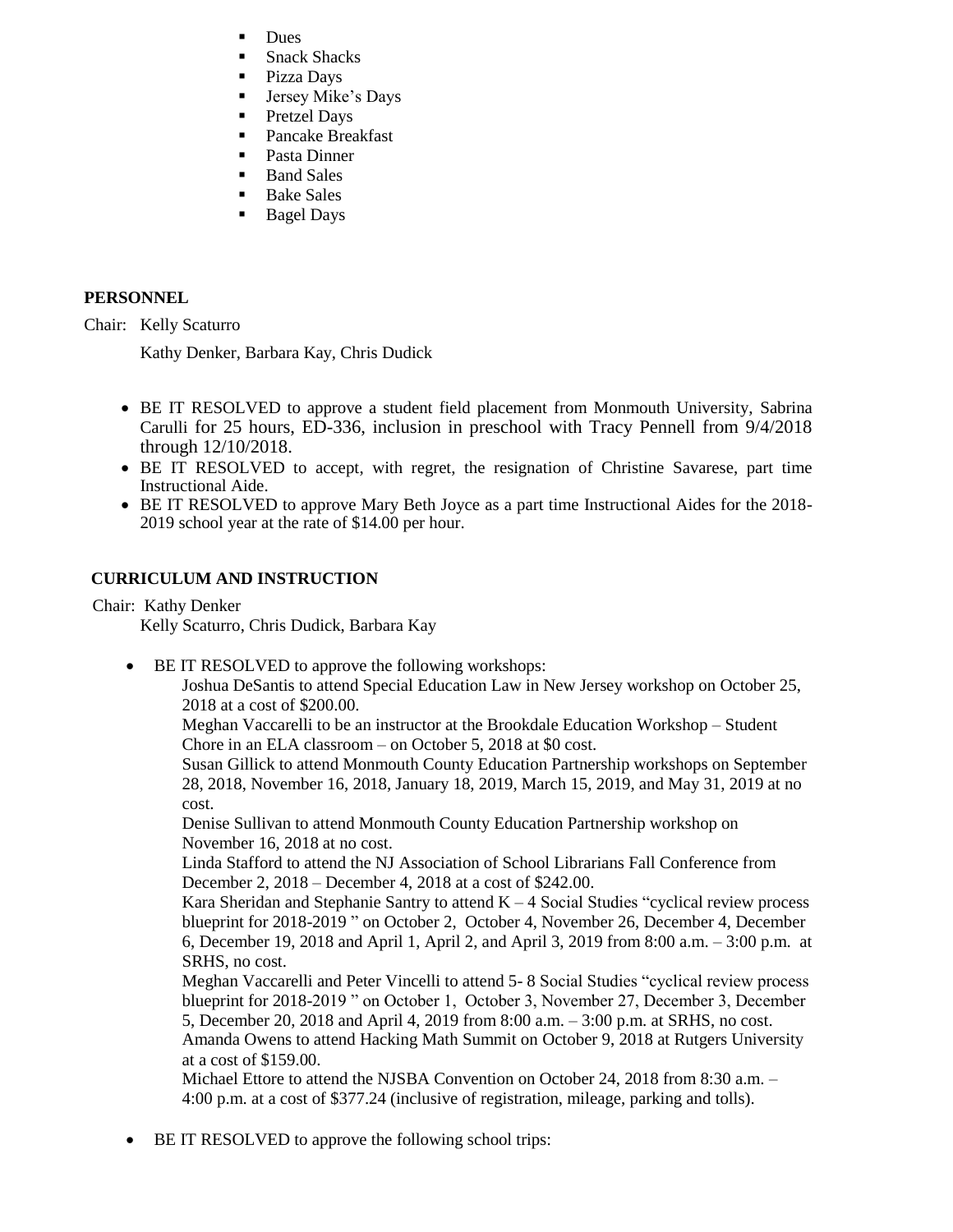MBS Band students to go to SRHS to learn about the band program, go over the performance, and perform with the band at a football game on October 5, 2018 beginning at 11 a.m. (SRHS to provide a bus at no charge to MBS).

 $\circ$  BE IT RESOLVED to approve, upon the recommendation of the Superintendent, the following curricula for the 2018-2019 school year:

> Art - Grades 4-8 Music - Grades 4-8 Physical Education - Grades 4-8 Spanish - Grades 3-8 \*Family and Consumer Science Life Skills - Grades 5-8

## **BUILDING AND GROUNDS**

Chair: Leo Decker

Karen Dolan, Ken Marowitz, Melanie Andrews

BE IT RESOLVED to approve the following Building Use Applications:

- PTO to hold Kidz Art sessions in the Art Room at MBS on Mondays from 10/01/18 11/26/18 (except Oct 8) from 2:45 p.m. – 3:45 p.m.
- PTO to use the blacktop and grass field at MBS on September 28, 2018 from  $3:00$  p.m.  $-4:45$ p.m. for Field Day activities for moms/sons (Pre $K - 5<sup>th</sup>$  grade).
- Borough of Monmouth Beach to hold their Veterans Day Assembly at MBS' gym on November 5, 2018 from 9:30 a.m. – 11:00 a.m.
- Monmouth Beach Rec to use the MBS gym as follows:

### **MONMOUTH BEACH RECREATION COMMITTEE**

#### **2018-2019 Gym Schedule Proposal**

**Knights Basketba**ll - Fall Session - Monday - Thursday 6-9pm

Start: September 17, 2018 End: End of December

**Knights Basketball** - Winter Session - Wednesday 6-9

Start: January 2019

End: February 2019

**Micro Basketball** - 8 week program - Thursday 6:30-7:30pm

Start: January 10, 2019

End: March 7, 2019

**MB Rec Basketball** - Saturdays 8am - 4:30pm

Start: January 2019 End: End of March 2019

### **Winter Rec with Tracy Miller**

Monday - Grades 1-2 6:30-7:30 Tuesday - Grades 3-6 6:30-7:30pm Start: Week of January 7, 2019

End: Week of March 25, 2019

**Adult Volleyball** - Thursday Nights - 7:45 -10 pm

Start: January 10

End: June 6

#### **AdultBasketball**

*Fall* Mon Nights - 8:30-10pm. Start: October 15 End: June 3

*Winter* Tues - 7:30-9:30pm. Start: January 8. End: June 4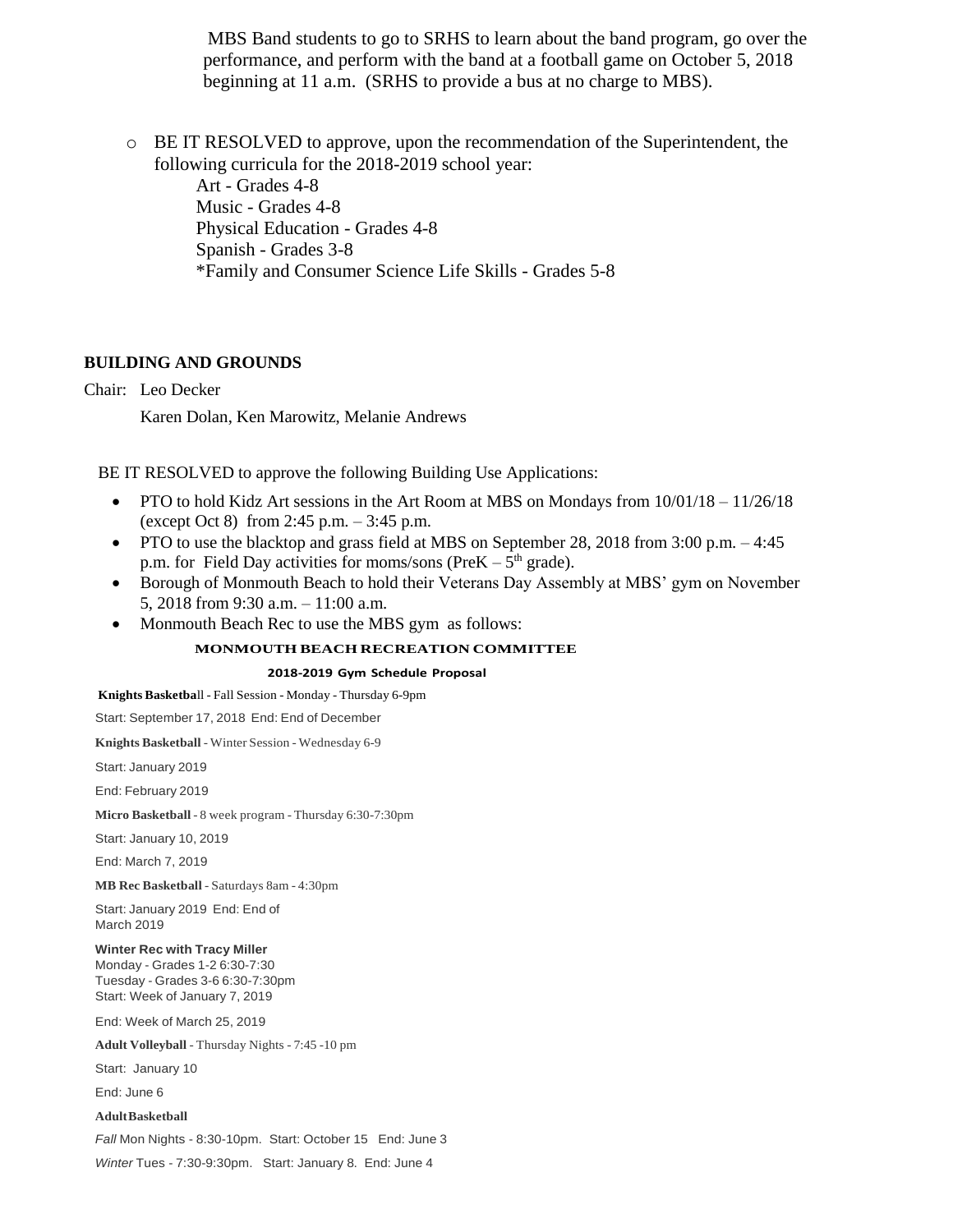- ➢ No events will be held when school is closed or during early dismissal. (*see MB Calendar*)
- ➢ School always gets priority
- ➢ Check MB Recreation Facebook page for updates, early school closing, weather cancelations, etc.

➢ **Additionaldatesunavailable:**

Thursday, September 20 Thursday, October 18 Saturday, October 27 Tuesday, October 30 Saturday, November 3 November 12 through November 16 Saturday, November 17 Tuesday, November 20 Wednesday, November 21 Saturday, December 1 Thursday, December 13 Wednesday, May 29

## **POLICY**

Chair: Chris Dudick

BE IT RESOLVED to approve the seond read of the following:

- Policy & Regulation 1613 Disclosure and Review of Applicant's Employment History (Mandated) (New)
- Policy 5512 Harassment, Intimidation or Bullying (HIB) (Mandated) (Revised)
- Regulation 5512 Harassment, Intimidation or Bullying investigation Procedure (Mandated) (Abolished)
- Policy and Regulation 5561 Use of Physical Restraint and Seclusion Techniques for Students with Disabilities (Mandated) (Revised)

## **GENERAL ITEMS**

Future meeting dates:

- A. Tuesday, October 16, 2018 at 7:00 p.m.
- B. BE IT RESOLVED to approve the Exemption from Dismissal Policy 8601 for student ID 1217.

## **EXECUTIVE SESSION**

BE IT RESOLVED that pursuant to the Open Public Meetings act of 1975, the board is now going into Executive Session to discuss matters relating to:

- Matters rendered confidential by state or federal law
- Personnel
- Appointment of a public official
- Matters covered by Attorney/Client Privilege
- Pending or anticipated litigation
- Pending or anticipated contract negotiations
- Protection of the safety or property of the public